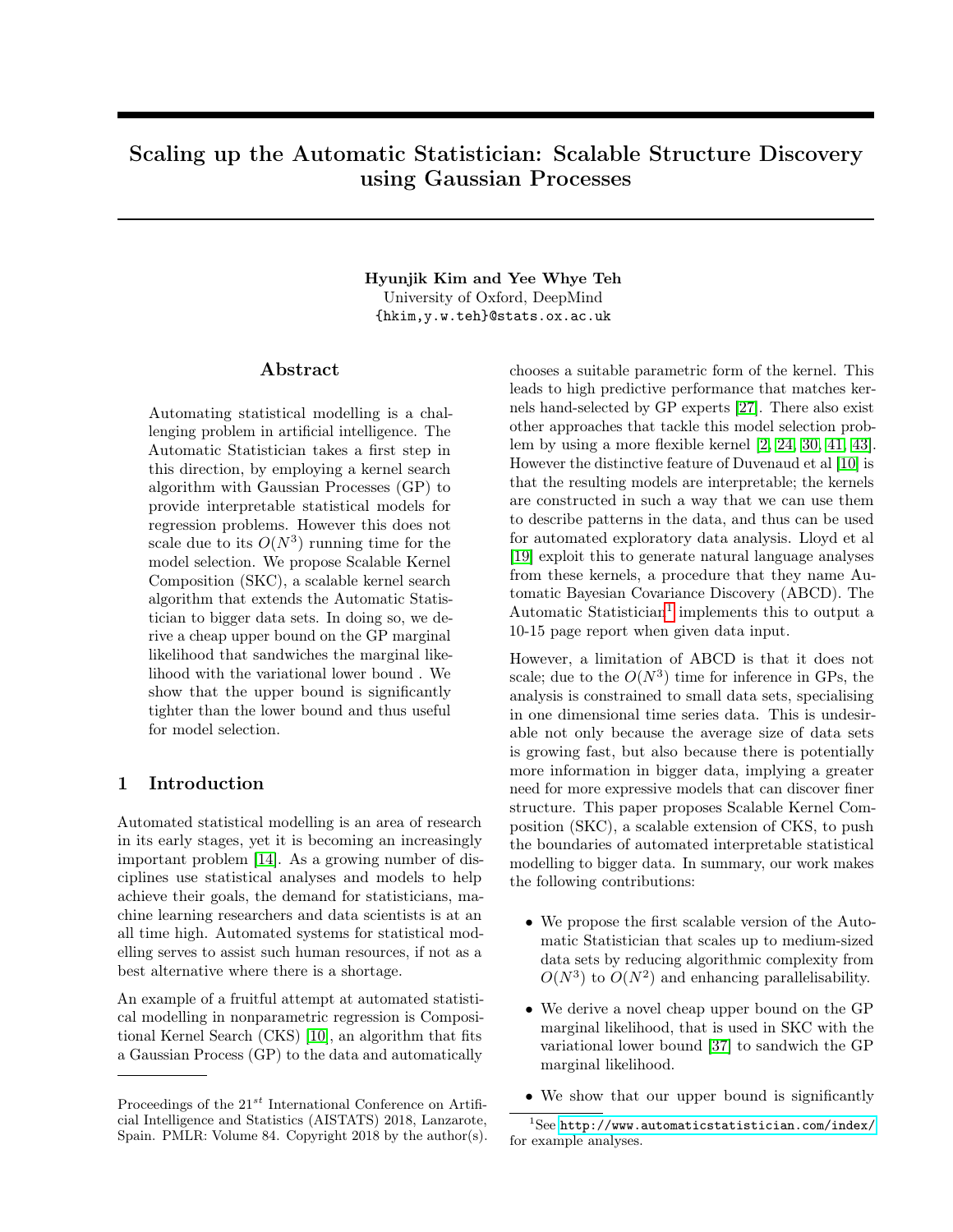tighter than the lower bound, and plays an important role for model selection.

## 2 ABCD and CKS

The Compositional Kernel Search (CKS) algorithm [\[10\]](#page-8-1) builds on the idea that the sum and product of two positive definite kernels are also positive definite. Starting off with a set  $\beta$  of base kernels defined on  $\mathbb{R} \times \mathbb{R}$ , the algorithm searches through the space of zero-mean GPs with kernels that can be expressed in terms of sums and products of these base kernels.  $\mathcal{B} = \{SE, LIN, PER\}$ is used, which correspond to the squared exponential, linear and periodic kernel respectively (see Appendix C for the exact form of these base kernels). Thus candidate kernels form an open-ended space of GP models, allowing for an expressive model. Such approaches for structure discovery have also appeared in [\[12,](#page-8-7) [13\]](#page-8-8). A greedy search is employed to explore this space, with each kernel scored by the Bayesian Information Criterion (BIC) [\[31\]](#page-8-9) [2](#page-1-0) after optimising the kernel hyperparameters by type II maximum likelihood (ML-II). See Appendix B for the algorithm in detail.

The resulting kernel can be simplified to be expressed as a sum of products of base kernels, which has the notable benefit of interpretability. In particular, note  $f_1 \sim$  $GP(0, k_1), f_2 \sim GP(0, k_2) \Rightarrow f_1 + f_2 \sim GP(0, k_1 + k_2)$ for independent  $f_1$  and  $f_2$ . So a GP whose kernel is a sum of products of kernels can be interpreted as sums of GPs each with structure given by the product of kernels. Now each base kernel in a product modifies the model in a consistent way. For example, multiplication by SE converts global structure into local structure since  $SE(x, x')$  decreases exponentially with  $|x - x'|$ , and multiplication by PER is equivalent to multiplication of the modeled function by a periodic function (see Lloyd et al [\[19\]](#page-8-6) for detailed interpretations of different combinations). This observation is used in Automatic Bayesian Covariance Discovery (ABCD) [\[19\]](#page-8-6), giving a natural language description of the resulting function modeled by the composite kernel. In summary ABCD consists of two algorithms: the compositional kernel search CKS, and the natural language translation of the kernel into a piece of exploratory data analysis.

### 3 Scaling up ABCD

ABCD provides a framework for a natural extension to big data settings, in that we only need to be able to scale up CKS, then the natural language description of models can be directly applied. The difficulty of this

extension lies in the  $O(N^3)$  time for evaluation of the GP marginal likelihood and its gradients with respect to the kernel hyperparameters.

A naïve approach is to subsample the data to reduce N, but then we may fail to capture global structure such as periodicities with long periods or omit a set of points displaying a certain local structure. We show failure cases of random subsampling in Section [4.3.](#page-5-0) Regarding more strategic subsampling, the possibility of a generic subsampling algorithm for GPs that is able to capture the aforementioned properties of the data is a challenging research problem in itself.

Alternatively it is tempting to use either an approximate marginal likelihood or the exact marginal likelihood of an approximate model as a proxy for the exact likelihood [\[25,](#page-8-10) [32,](#page-8-11) [34,](#page-9-3) [37\]](#page-9-2), especially with modern GP approximations scaling to large data sets with millions of data points [\[15,](#page-8-12) [42\]](#page-9-4). However such scalable GP methods are limited in interpretability as they often behave very differently to the full GP, lacking guarantees for the chosen kernel to faithfully reflect the actual structure in the data. In other words, the real challenge is to scale up the GP while preserving interpretability, and this is a difficult problem due to the tradeoff between scalability and accuracy of GP approximations. Our work pushes the frontiers of interpretable GPs to medium-sized data ( $N = 10K \sim 100K$ ) by reducing the computational complexity of ABCD from  $O(N^3)$  to  $O(N^2)$ . Extending this to large data sets  $(N = 100K \sim 1M)$  is a difficult open problem.

Our approach is as follows: we provide a cheap lower bound and upper bound to sandwich the exact marginal likelihood, and we use this interval for model selection. To do so we give a brief overview of the relevant work on low rank kernel approximations used for scaling up GPs, and we later outline how they can be applied to obtain cheap lower and upper bounds.

#### 3.1 Nyström Methods and Sparse GPs

The Nyström Method  $[9, 40]$  $[9, 40]$  $[9, 40]$  selects a set of m inducing points in the input space  $\mathbb{R}^D$  that attempt to explain all the covariance in the Gram matrix of the kernel; the kernel is evaluated for each pair of inducing points and also between the inducing points and the data, giving matrices  $K_{mm}$ ,  $K_{mN} = K_{Nm}^{\top}$ . This is used to create the Nyström approximation  $\hat{K} = K_{Nm}(K_{mm})^{\dagger}K_{mN}$ of  $K = K_{NN}$ , where  $\dagger$  is the pseudo-inverse. Applying Cholesky decomposition to  $K_{mm}$ , we see that the approximation admits the low-rank form  $\Phi^{\top}\Phi$  and so allows efficient computation of determinants and inverses in  $O(Nm^2)$  time (see Appendix D). We later use the Nyström approximation to give an upper bound on the exact log marginal likelihood.

<span id="page-1-0"></span> ${}^{2}$ BIC = log marginal likelihood with a model complexity penalty. We use a definition where higher BIC means better model fit. See Appendix A.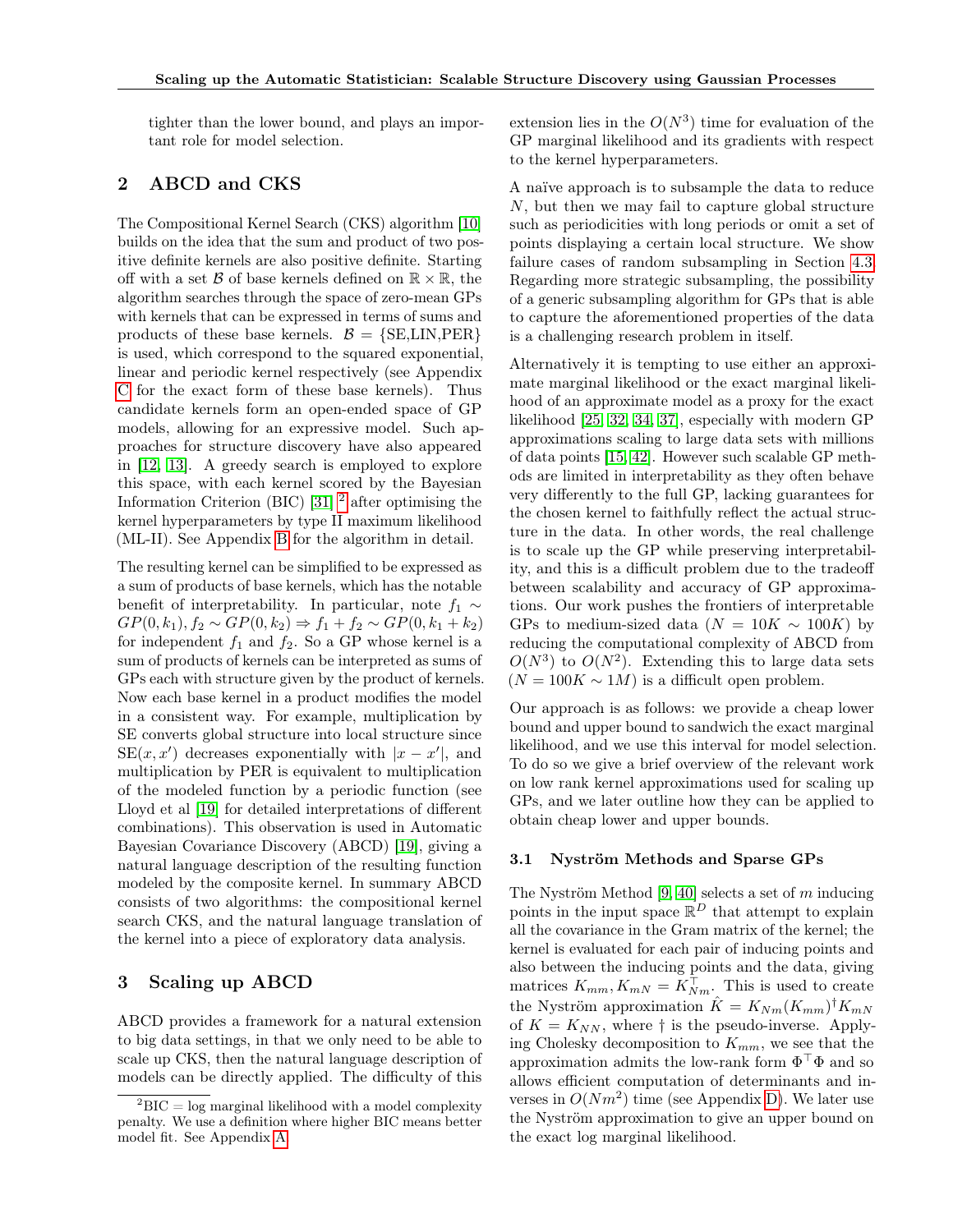The Nyström approximation arises naturally in the sparse GP literature, where certain distributions are approximated by simpler ones involving  $f_m$ , the GP evaluated at the  $m$  inducing points: the Deterministic Training Conditional (DTC) approximation [\[32\]](#page-8-11) defines a model that gives the marginal likelihood  $q(\mathbf{y}) = \mathcal{N}(\mathbf{y}|0, \hat{K} + \sigma^2 I)$  (y is the vector of observations), whereas the Fully Independent Conditional (FIC) approximation [\[34\]](#page-9-3) gives  $q(\mathbf{y}) = \mathcal{N}(\mathbf{y}|0, K +$ diag $(K - \hat{K}) + \sigma^2 I$ , correcting the Nyström approximation along the diagonals. The Partially Independent Conditional (PIC) approximation [\[25\]](#page-8-10) further improves this by correcting the Nyström approximation on block diagonals, with blocks typically of size  $m \times m$ . Note that the approximation is no longer low rank for FIC and PIC, but matrix inversion can still be computed in  $O(Nm^2)$  time by Woodbury's Lemma (see Appendix  $D$ ).

The variational inducing points method (VAR) [\[37\]](#page-9-2) is rather different to DTC/FIC/PIC in that it gives the following variational lower bound on the exact log marginal likelihood:

$$
\log[\mathcal{N}(\mathbf{y}|0, \hat{K} + \sigma^2 I)] - \frac{1}{2\sigma^2} \operatorname{Tr}(K - \hat{K}) \qquad (1)
$$

This lower bound is optimised with respect to the inducing points and the kernel hyperparameters, which is shown in the paper to successfully yield tight lower bounds in  $O(Nm^2)$  time for reasonable values of m. Another useful property of VAR is that the lower bound can only increase as the set of inducing points grows [\[21,](#page-8-14) [37\]](#page-9-2). It is also known that VAR always improves with extra computation, and that it successfully recovers the true posterior GP in most cases, contrary to other sparse GP methods [\[4\]](#page-8-15). Hence this is what we use in SKC to obtain a lower bound on the marginal likelihood and optimise the hyperparameters. We use 10 random initialisations of hyperparameters and choose the one with highest lower bound after optimisation.

#### 3.2 A cheap and tight upper bound on the log marginal likelihood

Fixing the hyperparameters to be those tuned by VAR, we seek a cheap upper bound to the exact marginal likelihood. Upper bounds and lower bounds are qualitatively different, and in general it is more difficult to obtain an upper bound than a lower bound for the following reason: first note that the marginal likelihood is the integral of the likelihood with respect to the prior density of parameters. Hence to obtain a lower bound it suffices to exhibit regions in the parameter space giving high likelihood. However, to obtain an upper bound one must demonstrate the absence or lack of likelihood mass outside a certain region, an arguably more difficult task. There has been some work on the subject [\[5,](#page-8-16) [17\]](#page-8-17), but to the best of our knowledge there has not been any work on cheap upper bounds to the marginal likelihood in large  $N$  settings. So finding an upper bound from the perspective of the marginal likelihood can be difficult. Instead, we exploit the fact that the GP marginal likelihood has an analytic form, and treat it as a function of  $K$ . The GP log marginal likelihood is composed of two terms and a constant:

$$
\log p(y) = \log[\mathcal{N}(y|0, K + \sigma^2 I)]
$$
  
=  $-\frac{1}{2} \log \det(K + \sigma^2 I)$   
 $-\frac{1}{2} y^\top (K + \sigma^2 I)^{-1} y - \frac{N}{2} \log(2\pi)$  (2)

We give separate upper bounds on the negative log determinant (NLD) term and the negative inner product (NIP) term. For NLD, it has been proven that

$$
-\frac{1}{2}\log\det(K+\sigma^2 I) \le -\frac{1}{2}\log\det(\hat{K}+\sigma^2 I) \tag{3}
$$

a consequence of  $K - \hat{K}$  being a Schur complement of K and hence positive semi-definite (e.g. [\[3\]](#page-8-18)). So the Nyström approximation plugged into the NLD term serves as an upper bound that can be computed in  $O(Nm^2)$  time (see Appendix D).

As for NIP, we point out that  $\lambda y^{\top} (K + \sigma^2 I)^{-1} y =$  $\min_{f \in \mathcal{H}} \sum_{i=1}^{N} (y_i - f(x_i))^2 + \lambda ||f||_{\mathcal{H}}^2$ , the optimal value of the objective function in kernel ridge regression where  $H$  is the Reproducing Kernel Hilbert Space associated with  $k$  (e.g. [\[23\]](#page-8-19)). The dual problem, whose objective function has the same optimal value, is  $\max_{\alpha \in \mathbb{R}^N} -\lambda [\alpha^{\top} (K + \sigma^2 I)\alpha - 2\alpha^{\top} y]$ . So we have the following upper bound:

$$
-\frac{1}{2}y^{\top}(K+\sigma^2I)^{-1}y \le \frac{1}{2}\alpha^{\top}(K+\sigma^2I)\alpha - \alpha^{\top}y \quad (4)
$$

 $\forall \alpha \in \mathbb{R}^N$ . Note that this is also in the form of an objective for conjugate gradients (CG) [\[33\]](#page-9-6), hence equality is obtained at the optimal value  $\hat{\alpha} = (K + \sigma^2 I)^{-1} y$ . We can approach the optimum for a tighter bound by using CG or preconditioned CG (PCG) for a fixed number of iterations to get a reasonable approximation to  $\hat{\alpha}$ . Each iteration of CG and the computation of the upper bound takes  $O(N^2)$  time, but PCG is very fast even for large data sets and using FIC/PIC as the preconditioner gives fastest convergence in general [\[8\]](#page-8-20).

Recall that although the lower bound takes  $O(Nm^2)$ to compute, we need  $m = O(N^{\beta})$  for accurate approximations, where  $\beta$  depends on the data distribution and kernel [\[28\]](#page-8-21).  $\beta$  is usually close to 0.5, hence the lower bound is also effectively  $O(N^2)$ . In practice, the upper bound evaluation seems to be a little more expensive than the lower bound evaluation, but we only need to compute the upper bound once, whereas we must evaluate the lower bound and its gradients multiple times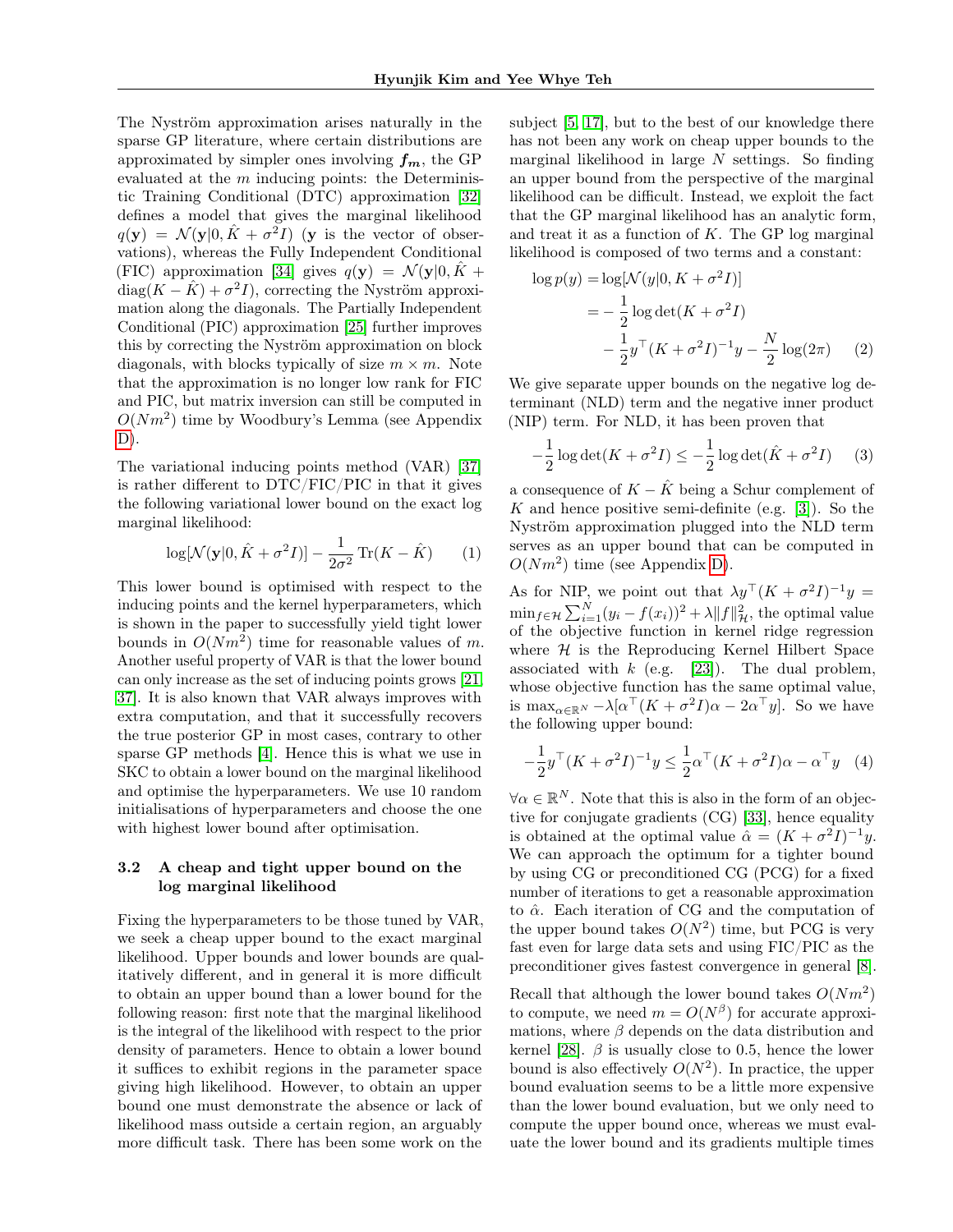<span id="page-3-0"></span>

| <b>Algorithm 1:</b> Scalable Kernel Composition (SKC)                                                          |  |  |  |  |
|----------------------------------------------------------------------------------------------------------------|--|--|--|--|
| <b>Input:</b> data $x_1, \ldots, x_n \in \mathbb{R}^D, y_1, \ldots, y_n \in \mathbb{R}$ , base                 |  |  |  |  |
| kernel set $\mathcal{B}$ , depth d, number of inducing                                                         |  |  |  |  |
| points $m$ , kernel buffer size $S$ .                                                                          |  |  |  |  |
| <b>Output:</b> $k$ , the resulting kernel.                                                                     |  |  |  |  |
| For each base kernel on each dimension, obtain lower                                                           |  |  |  |  |
| and upper bounds to BIC (BIC interval), set $k$ to be                                                          |  |  |  |  |
| the kernel with highest upper bound, and add $k$ to                                                            |  |  |  |  |
| kernel buffer $K$ .                                                                                            |  |  |  |  |
| $\mathcal{C} \leftarrow \emptyset$                                                                             |  |  |  |  |
| for $depth=1:d$ do                                                                                             |  |  |  |  |
| From $\mathcal{C}$ , add to $\mathcal{K}$ all kernels whose intervals                                          |  |  |  |  |
| overlap with $k$ if there are fewer than $S$ of them,                                                          |  |  |  |  |
| else add the kernels with top $S$ upper bounds.                                                                |  |  |  |  |
| for $k' \in \mathcal{K}$ do                                                                                    |  |  |  |  |
| Add following kernels to $\mathcal C$ and obtain their                                                         |  |  |  |  |
| BIC intervals:                                                                                                 |  |  |  |  |
| (1) All kernels of form $k' + B$ where B is                                                                    |  |  |  |  |
| any base kernel on any dimension                                                                               |  |  |  |  |
| (2) All kernels of form $k' \times B$ where B is                                                               |  |  |  |  |
| any base kernel on any dimension                                                                               |  |  |  |  |
| <b>if</b> $\exists k^* \in \mathcal{C}$ with higher upper bound than k <b>then</b><br>$\perp k \leftarrow k^*$ |  |  |  |  |

for the hyperparameter optimisation. We later confirm in Section [4.1](#page-4-0) that the upper bound is fast to compute relative to the lower bound optimisation. We also show empirically that the upper bound is tighter than the lower bound in Section [4.1,](#page-4-0) and give the following sufficient condition for this to be true:

**Proposition 1.** Suppose  $(\hat{\lambda}_i)_{i=1}^N$  are the eigenvalues of  $\hat{K} + \sigma^2 I$  in descending order. Then if (P)CG for the NIP term converges and  $\hat{\lambda}_N \geq 2\sigma^2$ , then the upper bound is tighter than the lower bound.

Notice that  $\hat{\lambda}_N \ge \sigma^2 \ \forall \hat{K}$ , so the assumption is feasible. The proof is in Appendix E.

We later show in Section [4](#page-4-1) that the upper bound is not only tighter than the lower bound, but also much less sensitive to the choice of inducing points. Hence we use the upper bound to choose between kernels whose BIC intervals overlap.

#### 3.3 SKC: Scalable Kernel Composition using the lower and upper bound

We base our algorithm on two intuitive claims. First, the lower and upper bounds converge to the true log marginal likelihood for fixed hyperparameters as the number of inducing points  $m$  increases. Second, the hyperparameters optimised by VAR converge to those obtained by optimising the exact log marginal likelihood as m increases. The former is confirmed in Figure

[2](#page-5-1) as well as in other works (e.g. [\[4\]](#page-8-15) for the lower bound), and the latter is confirmed in Appendix F.

The algorithm proceeds as follows: for each base kernel and a fixed value of  $m$ , we compute the lower and upper bounds to obtain an interval for the GP marginal likelihood and hence the BIC of the kernel, with its hyperparameters optimised by VAR. We rank these kernels by their intervals, using the upper bound as a tie-breaker for kernels with overlapping intervals. We then perform a semi-greedy kernel search, expanding the search tree on all (or some, controlled by buffer size S) kernels whose intervals overlap with the top kernel at the current depth. We recurse to the next depth by computing intervals for these child kernels (parent kernel  $+/\times$  base kernel), ranking them and further expanding the search tree. This is summarised in Algorithm [1,](#page-3-0) and Figure 12 in Appendix Q is a visualisation of the tree for different values of m. Details on the optimisation and initialisation are given in Appendices H and I.

The hyperparameters found by VAR may not be the global maximisers of the exact GP marginal likelihood, but as in ABCD we can optimise the marginal likelihood with multiple random seeds and choose the local optimum closest to the global optimum. One may still question whether the hyperparameter values found by VAR agree with the structure in the data, such as period values and slopes of linear trends. We show in Sections [4.2](#page-4-2) and [4.3](#page-5-0) that a small  $m$  suffices for this to be the case.

Choice of m We can guarantee that the lower bound increases with larger  $m$ , but cannot guarantee that the upper bound decreases, since we tend to get better hyperparameters for higher  $m$  that boost the marginal likelihood and hence the upper bound. We verify this in Section [4.1.](#page-4-0) Hence throughout SKC we fix  $m$  to be the largest possible value that one can afford, so that the marginal likelihood with hyperparameters optimised by VAR is as close as possible to the marginal likelihood with optimal hyperparameters. It is natural to wonder whether an adaptive choice of  $m$  is possible, using higher  $m$  for more promising kernels to tighten their bounds. However a fair comparison of different kernels via this lower and upper bound requires that they have the same value of  $m$ , since using a higher  $m$  is guaranteed to give a higher lower bound.

Parallelisability Note that SKC is extremely parallelisable across different random initialisations and different kernels at each depth, as is CKS. In fact the presence of intervals for SKC and hence buffers of kernels allows further parallelisation over kernels of different depths in certain cases (see Appendix G).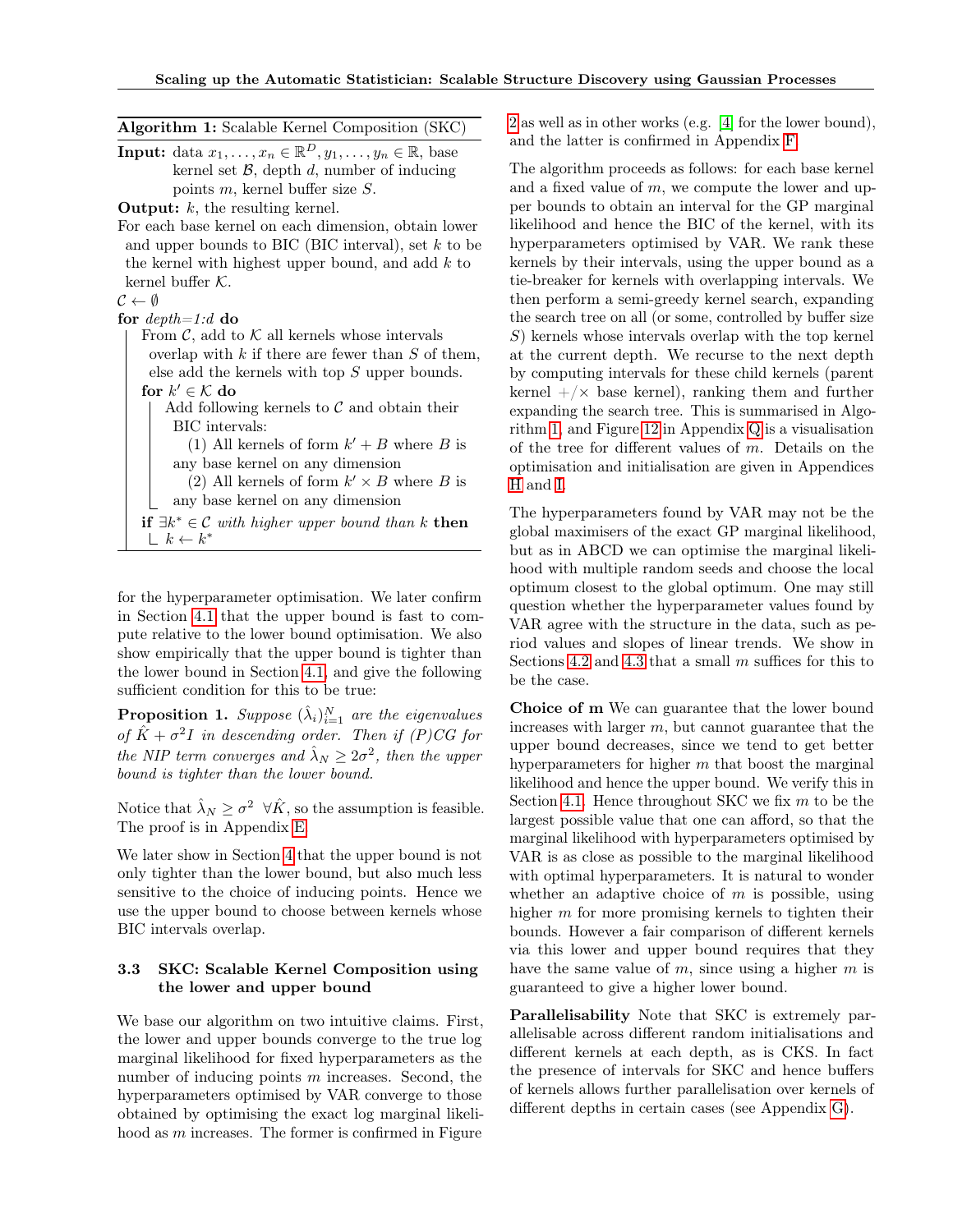<span id="page-4-3"></span>

Figure 1: (a) Left: log marginal likelihood (ML) for fullGP with optimised hyperparameters, optimised VAR LB for each of 10 random initialisations per  $m$ , exact log ML for best hyperparameters out of 10, and corresponding UB. Middle: exact NLD and UB. Right: exact NIP and UB after  $m$  iterations of CG/PCG. (b) Same as Figure [1a,](#page-4-3) except learning inducing points for the LB optimisation and using them for subsequent computations.

#### <span id="page-4-1"></span>4 Experiments

#### <span id="page-4-0"></span>4.1 Investigating the behaviour of the lower bound (LB) and upper bound (UB)

We present results for experiments showing the bounds we obtain for two small time series and a multidimensional regression data set, for which CKS is feasible. The first is the annual solar irradiance data from 1610 to 2011, with 402 observations [\[18\]](#page-8-22). The second is the time series Mauna Loa CO2 data [\[36\]](#page-9-7) with 689 observations. See Appendix K for plots of the time series. The multidimensional data set is the concrete compressive strength data set with 1030 observations and 8 covariates [\[44\]](#page-9-8). The functional form of kernels used for each of these data sets have been found by CKS (see Figure [3\)](#page-5-2). All observations and covariates have been normalised to have mean 0 and variance 1.

From the left of Figures [1a,](#page-4-3) 10a and 11a, (the latter two can be found in Appendix Q) we see that VAR gives a LB for the optimal log marginal likelihood that improves with increasing  $m$ . The best LB is tight relative to the exact log marginal likelihoods at the hyperparameters optimised by VAR. We also see that the UB is even tighter than the LB, and increases with  $m$  as hypothesised. From the middle plots, we observe that the Nyström approximation gives a very tight UB on the NLD term. We also tried using RFF to get a stochastic UB (see Appendix P), but this is not as tight, especially for larger values of  $m$ . From the right plots, we can see that PCG with any of the three preconditioners (Nyström, FIC, PIC) give a very tight UB to the NIP term, whereas CG may require more iterations to get tight, for example in Figures 10a, 10b in Appendix Q.

Figure [2](#page-5-1) shows further experimental evidence for a wider range of kernels reinforcing the claim that the UB is tighter than the LB, as well as being much less sensitive to the choice of inducing points. This is why

<span id="page-4-4"></span>the UB is a much more reliable metric for the model selection than the LB. Hence we use the UB for a one-off comparison of kernels when their BIC intervals overlap.

Comparing Figures [1a,](#page-4-3) 10a, 11a against [1b,](#page-4-4) 10b, 11b, learning inducing points does not lead to a vast improvement in the VAR LB. In fact the differences are not very significant, and sometimes learning inducing points can get the LB stuck in a bad local minimum, as indicated by the high variance of LB in the latter three figures. Moreover the differences in computational time is significant as we can see in Table 2 of Appendix J. Hence the computation-accuracy trade-off is best when fixing the inducing points to a random subset of training data.

Table 2 also compares times for the different computations after fixing the inducing points. The gains from using the variational LB instead of the full GP is clear, especially for the larger data sets, and we also confirm that it is indeed the optimisation of the LB that is the bottleneck in terms of computational cost. We also see that the NIP UB computation times are similarly fast for all m, thus convergence of PCG with the PIC preconditioner is happening in only a few iterations.

#### <span id="page-4-2"></span>4.2 SKC on small data sets

We compare the kernels chosen by CKS and by SKC for the three data sets. The results are summarised in Figure [3.](#page-5-2) For solar, we see that SKC successfully finds  $SE \times PER$ , which is the second highest kernel for CKS, with BIC very close to the top kernel. For mauna, SKC selects  $(SE + PER) \times SE + LIN$ , which is third highest for CKS and a BIC very close to the top kernel. Looking at the values of hyperparameters in kernels PER and LIN found by SKC, 40 inducing points are sufficient for it to successfully find the correct periods and slopes in the data, reinforcing the claim that we only need a small  $m$  to find good hyperparameters (see Appendix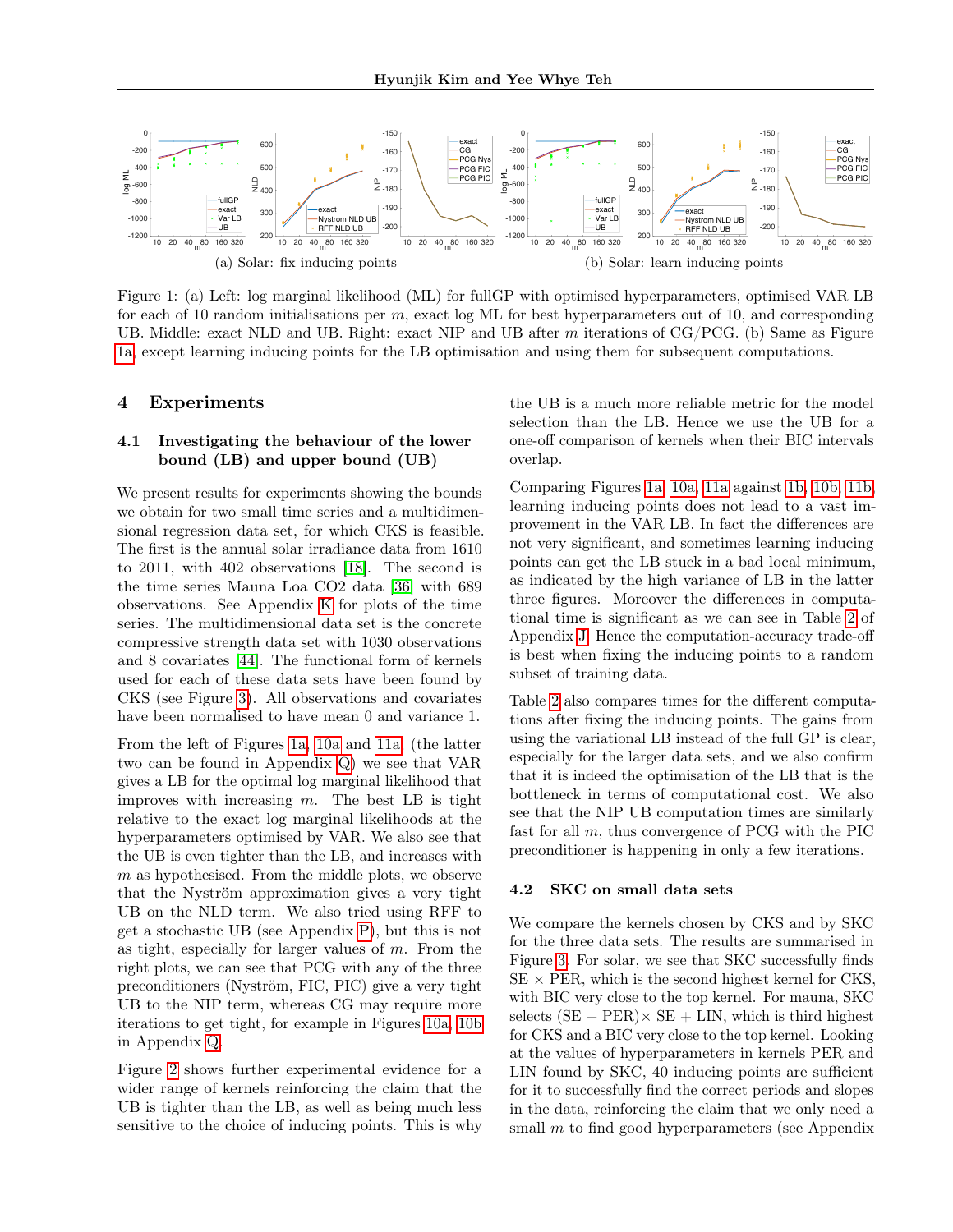<span id="page-5-1"></span>

<span id="page-5-2"></span>Figure 2: UB and LB for kernels at depth 1 on each dimension of concrete data, while varying the inducing points with hyperparameters fixed to the optimal values for the full GP. Error bars show mean  $\pm$  1 standard deviation over 10 random sets of inducing points.



Figure 3: CKS & SKC results for up to depth 6. Left: BIC of kernels chosen at each depth by CKS. Right: BIC intervals of kernels that have been added to the buffer by SKC with  $m = 80$ . The arrow indicates the kernel chosen at the end.

K for details). For concrete, a more challenging eight dimensional data set, we see that the kernels selected by SKC do not match those selected by CKS, but it still manages to find similar additive structure such as SE1+SE8 and SE4. Of course, the BIC intervals for kernels found by SKC are for hyperparameters found by VAR with  $m = 80$ , hence do not necessarily contain the optimal BIC of kernels in CKS. However the above results show that our method is still capable of selecting appropriate kernels even for low values of  $m$ , without having to home in to the optimal BIC using high values of  $m$ . The savings in computation time is significant even for these small data sets, as shown in Table 2.

#### <span id="page-5-0"></span>4.3 SKC on medium-sized data sets & Why the lower bound is not enough

The UB has marginal benefits over the LB for small data sets, where the LB is already a fairly good estimate of the true BIC. However, this gap becomes significant as N grows and as kernels become more complex; the UB is much tighter and more stable with respect to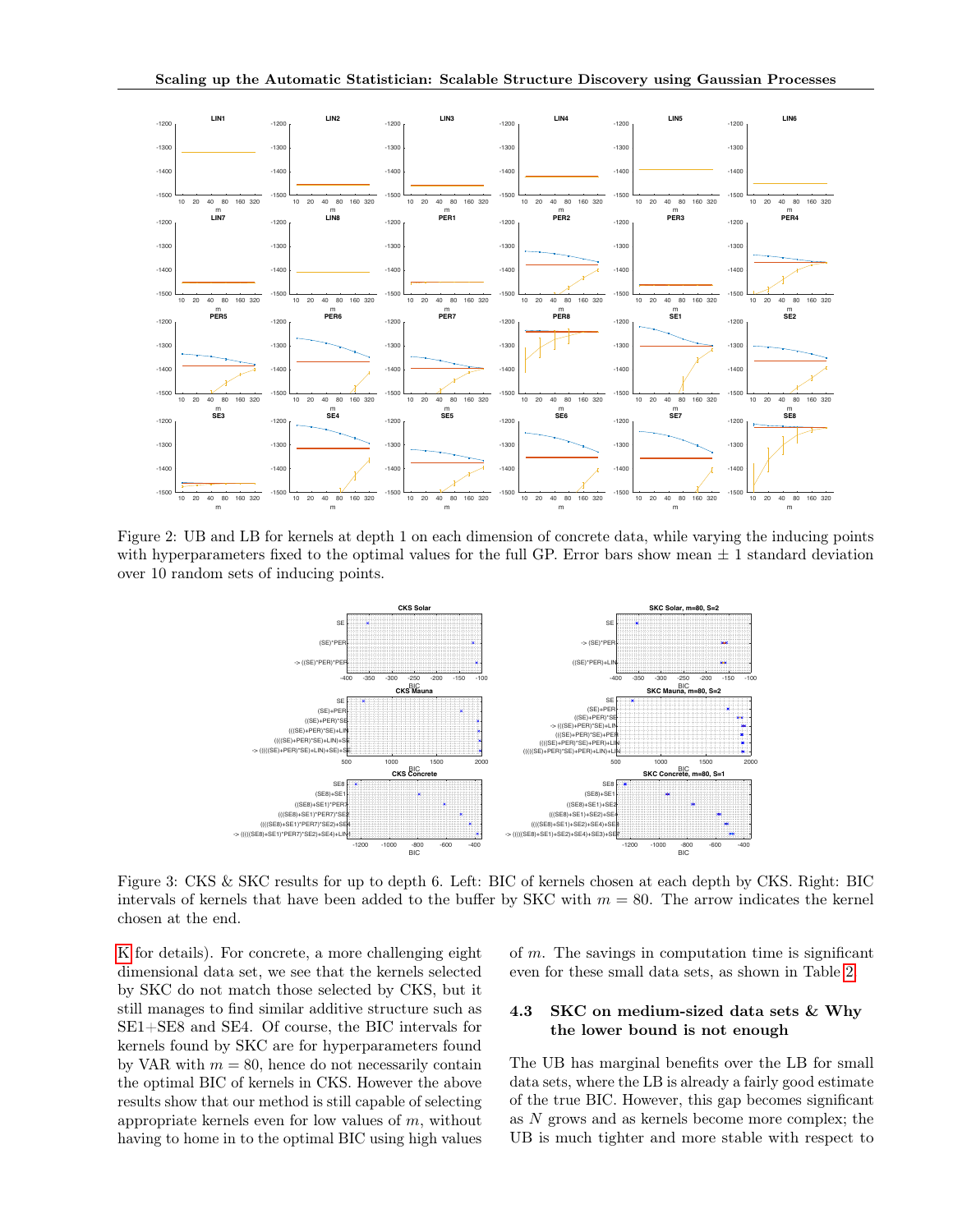the choice of inducing points (as shown in Figure [2\)](#page-5-1), and plays a crucial role in the model selection.

<span id="page-6-0"></span>

Figure 4: Comparison of SKC (top) and SKC-LB (bottom), with  $m = 320, S = 1$  to depth 5 on Power Plant data. The format is the same as Figure [3](#page-5-2) but with the crosses at the true BIC instead of the bounds.

Power Plant We first show this for SKC on the Power Plant data with 9568 observations and 4 covariates [\[38\]](#page-9-9). We see from Figure [4](#page-6-0) that again the UB is much tighter than the LB, especially in more complex kernels further down the search tree. Comparing the two plots, we also see that the use of the UB in SKC has a significant positive impact on model selection: the kernel found by SKC at depth 5 has exact BIC 1469.6, whereas the corresponding kernel found by just using the LB (SKC-LB) has exact BIC 745.5. The pathological behaviour of SKC-LB occurs at depth 3, where the (SE1+SE2)\*PER3 kernel found by SKC-LB has a higher LB than the corresponding SE1+SE2+SE2 kernel found by SKC. SKC-LB chooses the former kernel since it has a higher LB, which is a failure mode since the latter kernel has a significantly higher exact BIC. Due to the tightness of the UB, we see that SKC correctly chooses the latter kernel over the former, escaping the failure mode.

CKS vs SKC runtime We run CKS and SKC for  $m = 160, 320, 640$  on Power Plant data on the same machine with the same hyperparameter setting. The runtimes up to depths  $1/2$  are:  $28.7h/94.7h$  (CKS), 0.6h/2.6h (SKC,  $m = 160$ ), 1.1h/4.1h (SKC,  $m = 320$ ), 4.2h/15.0h (SKC,  $m = 640$ ). Again, the reduction in computation time for SKC are substantial.

Time Series We also implement SKC on medium-sized time series data to explore whether it can successfully find known structure at different scales. Such data sets occur frequently for hourly time series over several years or daily time series over centuries.

GEFCOM First we use the energy load data set from

the 2012 Global Energy Forecasting Competition [\[16\]](#page-8-23), and hourly time series of energy load from 2004/01/01 to 2008/06/30, with 8 weeks of missing data, giving  $N = 38,070$ . Notice that this data size is far beyond the scope of full GP optimisation in CKS.



Figure 5: Top: plot of full GEFCOM data. Bottom: zoom in on the first 7 days.

From the plots, we can see that there is a noisy 6-month periodicity in the time series, as well as a clear daily periodicity with peaks in the morning and evening. Despite the periodicity, there are some noticeable irregularities in the daily pattern.

<span id="page-6-1"></span>Table 1: Hyperparameters of kernels found by SKC on GEFCOM data and on Tidal data after normalising y. Length scales, periods, and location converted to original scale,  $\sigma^2$  left as was found with normalised y.

| <b>GEFCOM</b>    |                              | Tidal                     |                              |
|------------------|------------------------------|---------------------------|------------------------------|
| SE <sub>1</sub>  | $\overline{\sigma^2} = 0.44$ | SE                        | $\sigma^2 = 2.32$            |
|                  | $l = 60.5$ days              |                           | $l = 82.5$ days              |
| PER <sub>1</sub> | $\sigma^2 = 1.10$            | $\overline{\text{PER}}_1$ | $\overline{\sigma^2 = 5.17}$ |
|                  | $l = 1089$ days              |                           | $l = 1026$ days              |
|                  | $p = 1.003$ days             |                           | $p = 0.538$ days             |
| SE <sub>2</sub>  | $\overline{\sigma^2} = 0.18$ | LIN                       | $\sigma^2=0.18$              |
|                  | $l = 331$ days               |                           | $loc = \text{year } 2015.0$  |
| PER <sub>2</sub> | $\overline{\sigma^2} = 0.06$ | PER <sub>2</sub>          | $\overline{\sigma^2} = 0.08$ |
|                  | $l = 170$ days               |                           | $l = 5974$ days              |
|                  | $p = 174$ days               |                           | $p = 0.500$ days             |
| LIN              | $\sigma^2=0.17$              | PER <sub>3</sub>          | $\sigma^2 = 0.21$            |
|                  | $loc =$ vear 2006.1          |                           | $l = 338$ days               |
|                  |                              |                           | $p = 14.6$ days              |

The  $\text{SE}_1$   $\times$   $\text{PER}_1+\text{SE}_2$   $\times$   $(\text{PER}_2$   $+$   $\text{LIN})$  kernel found by SKC with  $m = 160$  and its hyperparameters are summarised in the first two columns of Table [1.](#page-6-1) Note that with only 160 inducing points, SKC has succesfully found the daily periodicity  $(PER<sub>1</sub>)$  and the 6-month periodicity (PER<sub>2</sub>). The  $SE_1$  kernel in the first additive term suggests a local periodicity, exhibiting the irregular observation pattern that is repeated daily. Also note that the hyperparameter corresponding to the longer periodicity is close but not exactly half a year, owing to the noisiness of the periodicity that is apparent in the data. Moreover the magnitude of the second additive term  $SE_2 \times PER_2$  that contains the longer periodicity is  $0.18 \times 0.06$ , which is much smaller than the magnitude 0.44  $\times$  1.10 of the first additive term SE<sub>1</sub>  $\times$  $PER<sub>1</sub>$ . This explicitly shows that the second term has less effect than the first term on the behaviour of the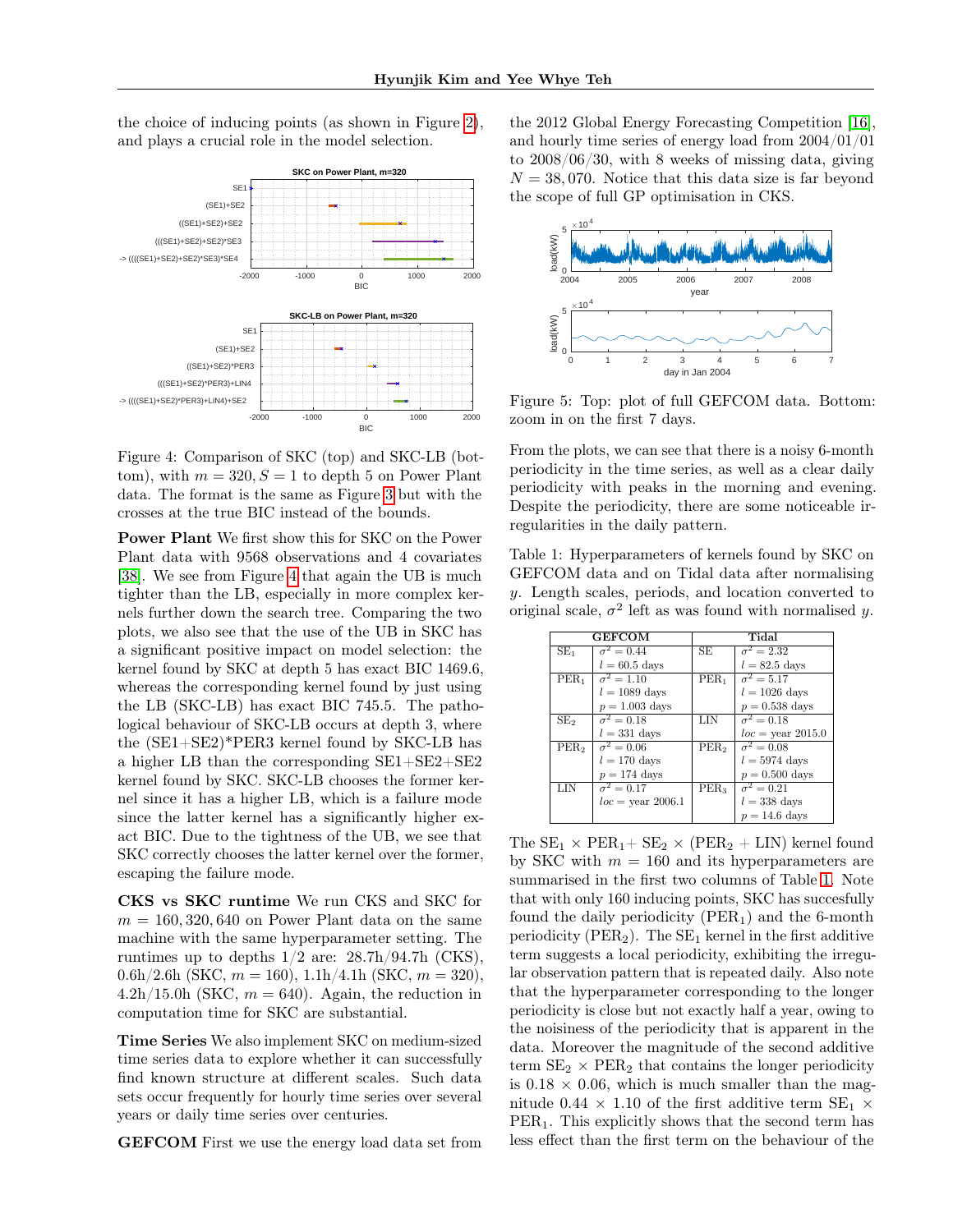time series, hence the weaker long-term periodicity.

Running the kernel search just using the LB with the same hyperparameters as SKC, the algorithm is only able to detect the daily periodicity and misses the 6-month periodicity. This is consistent with the observation that the LB is loose compared to the UB, especially for bigger data sets, hence fails to evaluate the kernels correctly. We also tried selecting a random subset of the data (sizes 320, 640, 1280, 2560) and running CKS. For even a subset of size 2560, the algorithm could not find the daily periodicity. None of the four subset size values were able to make it past depth 4 in the kernel search, struggling to find sophisticated structure.

Tidal We also run SKC on tidal data, namely the sea level measurements in Dover from 2013/01/03 to  $2016/08/31$  [\[1\]](#page-8-24). This is an hourly time series, with each observation taken to be the mean of four readings taken every 15 minutes, giving  $N = 31,957$ .

<span id="page-7-0"></span>

Figure 6: Top: plot of full tidal data. Right: zoom in on the first 4 weeks.

Looking at the bottom of Figure [6,](#page-7-0) we can find clear 12 hour periodicities and amplitudes that follow slightly noisy bi-weekly periodicities. The shorter periods, called semi-diurnal tides, are on average 12 hours 25 minutes  $\approx 0.518$  days long, and the bi-weekly periods arise due to gravitational effects of the moon [\[22\]](#page-8-25).

The  $SE \times PER_1 \times LIN \times PER_2 \times PER_3$  kernel found by SKC with  $m = 640$  and its hyperparameters are summarised in the right two columns of Table [1.](#page-6-1) The  $PER<sub>1</sub> \times PER<sub>3</sub>$  kernel precisely corresponds to the doubly periodic structure in the data, whereby we have semi-daily periodicities with bi-weekly periodic amplitudes. The SE kernel has a length scale of 82.5 days, giving a local periodicity. This represents the irregularity of the amplitudes as can be seen on the bottom plot of Figure [6](#page-7-0) between days 20 and 40. The LIN kernel has a large magnitude, but its effect is negligible when multiplied since the slope is calculated to be  $-5 \times 10^{-6}$ (see Appendix K for the slope calculation formula). It

essentially has the role of raising the magnitude of the resulting kernel and hence representing noise in the data. The  $PER<sub>2</sub>$  kernel is also negligible due to its high length scale and small magnitude, indicating that the amplitude of the periodicity due to this term is very small. Hence the term has minimal effect on the kernel.

The kernel search using just the LB fails to proceed past depth 3, since it is unable to find a kernel with a higher LB on the BIC than the previous depth (so the extra penalty incurred by increasing model complexity outweighs the increase in LB of log marginal likelihood). CKS on a random subset of the data similarly fails, the kernel search halting at depth 2 even for random subsets as large as size 2560.

In both cases, SKC is able to detect the structure of data and provide accurate numerical estimates of its features, all with much fewer inducing points than  $N$ , whereas the kernel search using just the LB or a random subset of the data both fail.

#### 5 Conclusion and Discussion

We have introduced SKC, a scalable kernel discovery algorithm that extends CKS and hence ABCD to bigger data sets. We have also derived a novel cheap upper bound to the GP marginal likelihood that sandwiches the marginal likelihood with the variational lower bound [\[37\]](#page-9-2), and use this interval in SKC for selecting between different kernels. The reasons for using an upper bound instead of just the lower bound for model selection are as follows: the upper bound allows for a semi-greedy approach, allowing us to explore a wider range of kernels and compensates for the suboptimality coming from local optima in the hyperparameter optimisation. Should we wish to restrict the range of kernels explored for computational efficiency, the upper bound is tighter and more stable than the lower bound, hence we may use the upper bound as a reliable tie-breaker for kernels with overlapping intervals. Equipped with this upper bound, our method can pinpoint global/local periodicities and linear trends in time series with tens of thousands of data points, which are well beyond the reach of its predecessor CKS.

For future work we wish to make the algorithm even more scalable: for large data sets where quadratic runtime is infeasible, we can apply stochastic variational inference for GPs [\[15\]](#page-8-12) to optimise the lower bound, the bottleneck of SKC, using mini-batches of data. Finding an upper bound that is cheap and tight enough for model selection would pose a challenge. Also one drawback of the upper bound that could perhaps be resolved is that hyperparameter tuning by optimising the lower bound is difficult (see Appendix L). One other minor scope for future work is using more accurate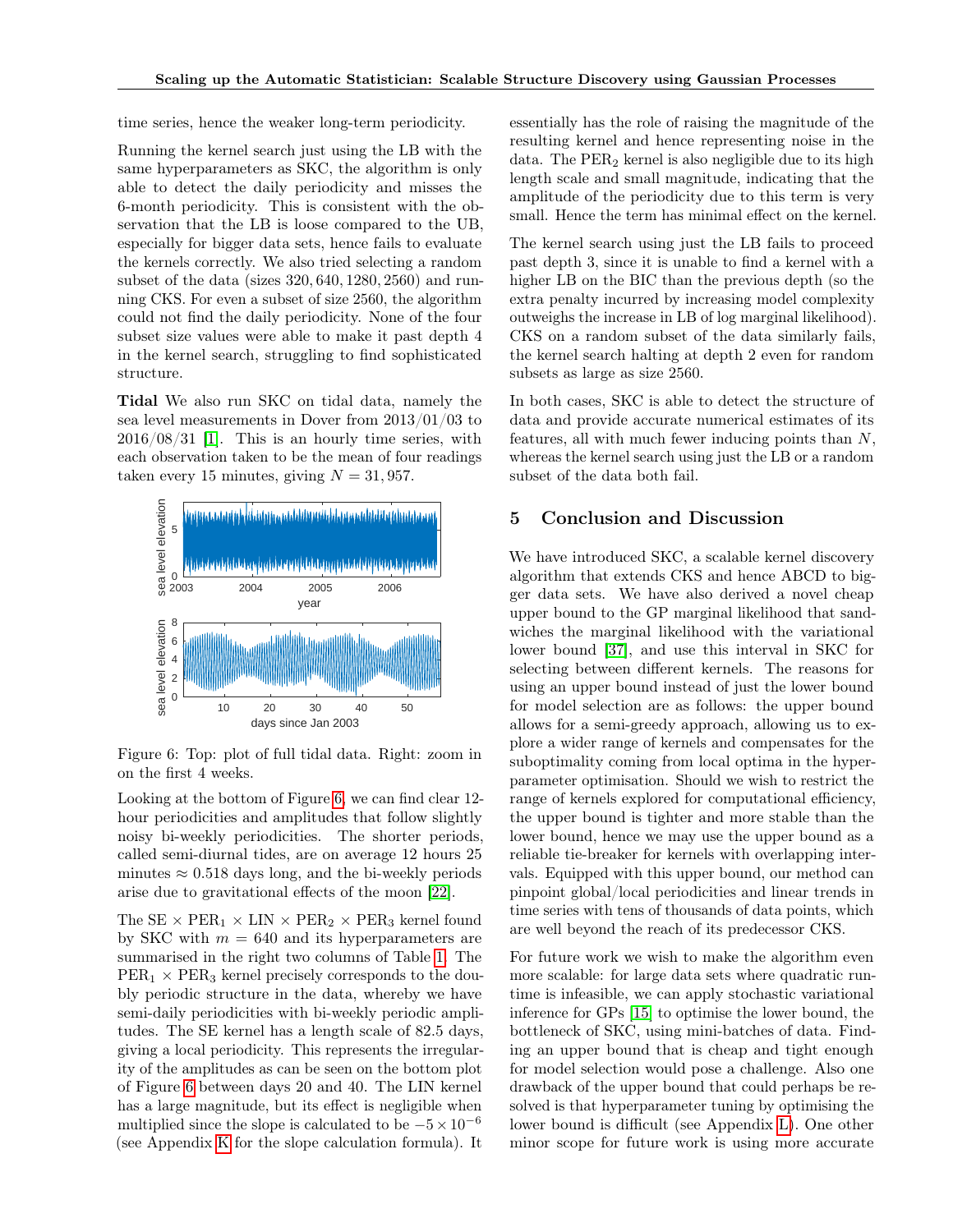estimates of the model evidence than BIC. A related paper uses Laplace approximation instead of BIC for kernel evaluation in a similar kernel search context [\[20\]](#page-8-26). However Laplace approximation adds on an expensive Hessian term, for which it is unclear how one can obtain lower and upper bounds.

#### Acknowledgements

HK and YWT's research leading to these results has received funding from the European Research Council under the European Union's Seventh Framework Programme (FP7/2007-2013) ERC grant agreement no. 617071. We would also like to thank Michalis Titsias for helpful discussions.

#### References

- <span id="page-8-24"></span>[1] British Oceanographic Data Centre, UK Tide Gauge Network. [https://www.bodc.ac.uk/data/hosted\\_](https://www.bodc.ac.uk/data/hosted_data_systems/sea_level/uk_tide_gauge_network/processed/) [data\\_systems/sea\\_level/uk\\_tide\\_gauge\\_network/](https://www.bodc.ac.uk/data/hosted_data_systems/sea_level/uk_tide_gauge_network/processed/) [processed/](https://www.bodc.ac.uk/data/hosted_data_systems/sea_level/uk_tide_gauge_network/processed/).
- <span id="page-8-3"></span>[2] Francis R Bach, Gert RG Lanckriet, and Michael I Jordan. Multiple kernel learning, conic duality, and the smo algorithm. In ICML, 2004.
- <span id="page-8-18"></span>[3] Rémy Bardenet and Michalis Titsias. Inference for determinantal point processes without spectral knowledge. NIPS, 2015.
- <span id="page-8-15"></span>[4] Matthias Stephan Bauer, Mark van der Wilk, and Carl Edward Rasmussen. Understanding probabilistic sparse gaussian process approximations. NIPS, 2016.
- <span id="page-8-16"></span>[5] Matthew James Beal. Variational algorithms for approximate Bayesian inference. PhD thesis, University College London, 2003.
- [6] Stephen Boyd and Lieven Vandenberghe. Convex optimization. Cambridge University Press, 2004.
- [7] Corinna Cortes, Mehryar Mohri, and Ameet Talwalkar. On the impact of kernel approximation on learning accuracy. In AISTATS, 2010.
- <span id="page-8-20"></span>[8] Kurt Cutajar, Michael A. Osborne, John P. Cunningham, and Maurizio Filippone. Preconditioning kernel matrices. ICML, 2016.
- <span id="page-8-13"></span>[9] Petros Drineas and Michael Mahoney. On the nyström method for approximating a gram matrix for improved kernel-based learning. JMLR, 6:2153–2175, 2005.
- <span id="page-8-1"></span>[10] David Duvenaud, James Lloyd, Roger Grosse, Joshua Tenenbaum, and Ghahramani Zoubin. Structure discovery in nonparametric regression through compositional kernel search. In ICML, 2013.
- [11] Chris Fraley and Adrian E Raftery. Bayesian regularization for normal mixture estimation and model-based clustering. Journal of classification, 24(2):155–181, 2007.
- <span id="page-8-7"></span>[12] Jacob Gardner, Chuan Guo, Kilian Weinberger, Roman Garnett, and Roger Grosse. Discovering and exploiting additive structure for bayesian optimization. In AISTATS, 2017.
- <span id="page-8-8"></span>[13] Roger B. Grosse, Ruslan Salakhutdinov, William T. Freeman, and Joshua B. Tenenbaum. Exploiting com-

positionality to explore a large space of model structures. In UAI, 2012.

- <span id="page-8-0"></span>[14] Isabelle Guyon, Imad Chaabane, Hugo Jair Escalante, Sergio Escalera, Damir Jajetic, James Robert Lloyd, Núria Macià, Bisakha Ray, Lukasz Romaszko, Michèle Sebag, Alexander Statnikov, Sébastien Treguer, and Evelyne Viegas. A brief review of the chalearn automl challenge: Any-time any-dataset learning without human intervention. In Proceedings of the Workshop on Automatic Machine Learning, volume 64, pages 21–30, 2016.
- <span id="page-8-12"></span>[15] James Hensman, Nicolo Fusi, and Neil D Lawrence. Gaussian processes for big data. UAI, 2013.
- <span id="page-8-23"></span>[16] Tao Hong, Pierre Pinson, and Shu Fan. Global energy forecasting competition 2012, 2014.
- <span id="page-8-17"></span>[17] Chunlin Ji, Haige Shen, and Mike West. Bounded approximations for marginal likelihoods. 2010.
- <span id="page-8-22"></span>[18] Judith Lean, Juerg Beer, and Raymond S Bradley. Reconstruction of solar irradiance since 1610: Implications for climate cbange. Geophysical Research Letters, 22(23), 1995.
- <span id="page-8-6"></span>[19] James Robert Lloyd, David Duvenaud, Roger Grosse, Joshua Tenenbaum, and Zoubin Ghahramani. Automatic construction and natural-language description of nonparametric regression models. In AAAI, 2014.
- <span id="page-8-26"></span>[20] Gustavo Malkomes, Charles Schaff, and Roman Garnett. Bayesian optimization for automated model selection. In NIPS, 2016.
- <span id="page-8-14"></span>[21] Alexander G de G Matthews, James Hensman, Richard E Turner, and Zoubin Ghahramani. On sparse variational methods and the kullback-leibler divergence between stochastic processes. AISTATS, 2016.
- <span id="page-8-25"></span>[22] John Morrissey, James L Sumich, and Deanna R. Pinkard-Meier. Introduction To The Biology Of Marine Life. Jones & Bartlett Learning, 1996.
- <span id="page-8-19"></span>[23] Kevin P Murphy. Machine learning: a probabilistic perspective. MIT press, 2012.
- <span id="page-8-4"></span>[24] Junier B Oliva, Avinava Dubey, Andrew G Wilson, Barnabás Póczos, Jeff Schneider, and Eric P Xing. Bayesian nonparametric kernel-learning. In AISTATS, 2016.
- <span id="page-8-10"></span>[25] Joaquin Quinonero-Candela and Carl Edward Rasmussen. A unifying view of sparse approximate gaussian process regression. JMLR, 6:1939–1959, 2005.
- [26] Ali Rahimi and Benjamin Recht. Random features for large-scale kernel machines. In NIPS, 2007.
- <span id="page-8-2"></span>[27] Carl Edward Rasmussen and Chris Williams. Gaussian processes for machine learning. MIT Press, 2006.
- <span id="page-8-21"></span>[28] Alessandro Rudi, Raffaello Camoriano, and Lorenzo Rosasco. Less is more: Nyström computational regularization. In NIPS, 2015.
- [29] Walter Rudin. Fourier analysis on groups. AMS, 1964.
- <span id="page-8-5"></span>[30] Yves-Laurent Kom Samo and Stephen Roberts.<br>Generalized spectral kernels.  $arXiv$  preprint Generalized spectral kernels. arXiv:1506.02236, 2015.
- <span id="page-8-9"></span>[31] Gideon Schwarz et al. Estimating the dimension of a model. The Annals of Statistics, 6(2):461–464, 1978.
- <span id="page-8-11"></span>[32] Matthias Seeger, Christopher Williams, and Neil Lawrence. Fast forward selection to speed up sparse gaussian process regression. In AISTATS, 2003.